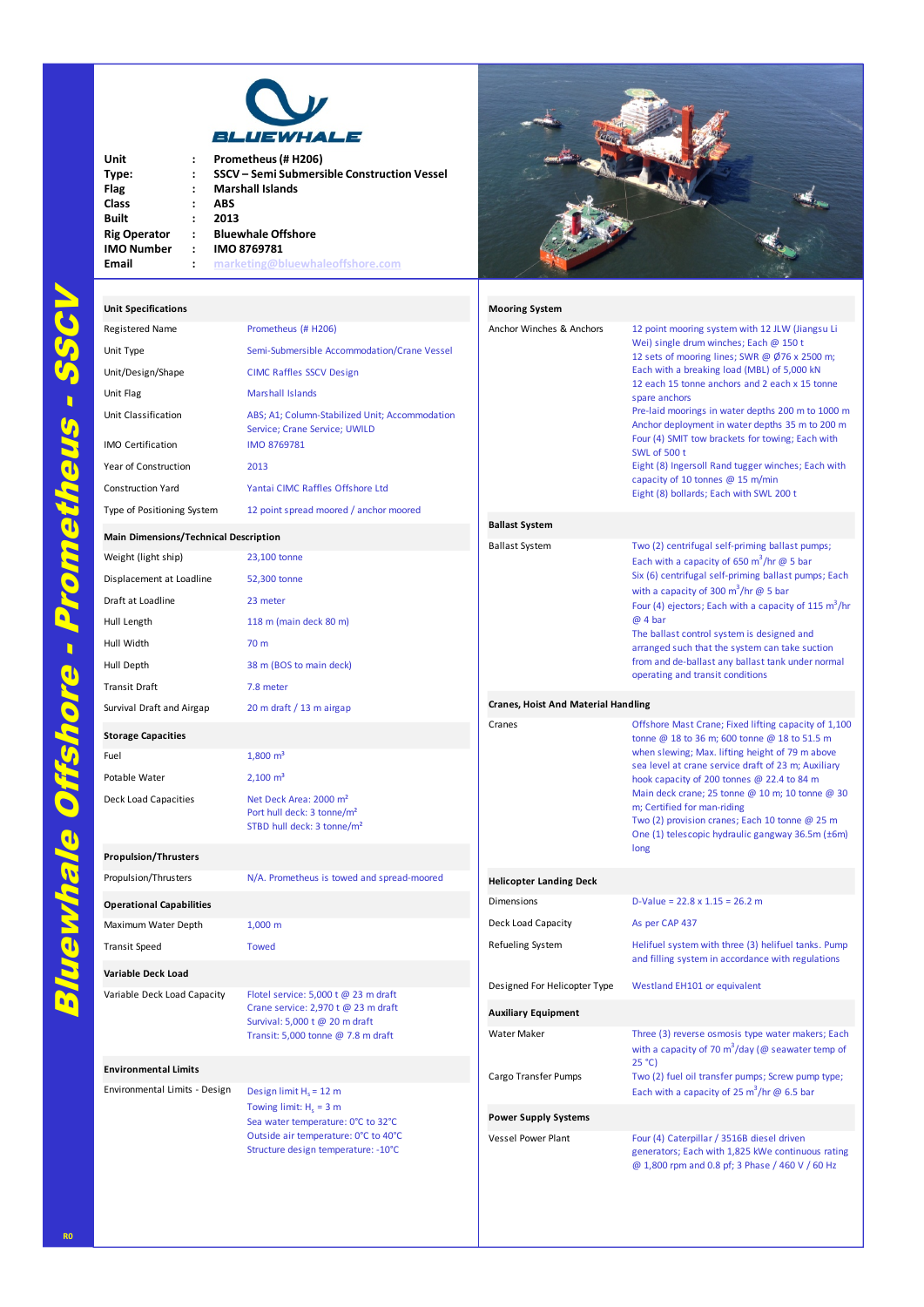

| Jnit                |                   | Prometheus (# H206)                        |
|---------------------|-------------------|--------------------------------------------|
| lype:               |                   | SSCV – Semi Submersible Construction Vesse |
| lag:                |                   | <b>Marshall Islands</b>                    |
| Class               |                   | ABS                                        |
| 3uilt               |                   | 2013                                       |
| <b>Rig Operator</b> | $\sim$ 100 $\sim$ | <b>Bluewhale Offshore</b>                  |
| <b>MO Number</b>    | $\mathbb{R}^n$    | <b>IMO 8769781</b>                         |
| :mail               | $\mathbf{L}$      | marketing@bluewhaleoffshore.com            |
|                     |                   |                                            |



| <b>Power Supply Systems</b>   |                                                                                                                                                                                                                                                               | <b>Safety Equipment</b>               |                                                                                                                                                                                                                                                                                               |  |
|-------------------------------|---------------------------------------------------------------------------------------------------------------------------------------------------------------------------------------------------------------------------------------------------------------|---------------------------------------|-----------------------------------------------------------------------------------------------------------------------------------------------------------------------------------------------------------------------------------------------------------------------------------------------|--|
| Compressed Air Systems        | Two (2) DENO / L3-56 air-cooled 2 stage / 2<br>cylinder air compressors; Each with a capacity of 66<br>m <sup>3</sup> /hr @ 30 bar; 18 kWe / 3 Ph / 440 V / 60 Hz<br>motors                                                                                   | Gas/Fire/Smoke Detection              | One (1) combustible gas and $H2S$ detection system<br>with combustible gas sensors and $H_2S$ sensors<br>One (1) fire detection system                                                                                                                                                        |  |
|                               | Two (2) Atlas Copco / GA160VSD variable speed<br>drive screw type marine service compressors; Each<br>with a capacity of 1,500 $m^3$ /hr @ 8 bar; Incl. air<br>dryers for service and instrument air<br>Two (2) twin air receivers; Each 3 $m^3 \omega$ 8 bar | Fire Fighting                         | Two (2) centrifugal firewater pumps; Each with a<br>capacity of 360 m <sup>3</sup> /h $\omega$ 14.3 bar; Drive motors 288<br>kW; 440 V / 60 Hz<br>Two (2) centrifugal jockey pumps; $3 \text{ m}^3/\text{h} \text{ } \textcircled{ } 11 \text{ bar}$ ;<br>Drive motors 2.53 kW; 440 V / 60 Hz |  |
| <b>Emergency Generator</b>    | One (1) Caterpillar / 3512B diesel driven<br>emergency generator; 1,300 kW @ 1,800 rpm and<br>0.8 pf; 3 Phase / 460 V / 60 Hz                                                                                                                                 | Survival Equipment                    | Lifeboats: 10 units; Each with capacity of 104 PAX<br>Liferafts: 25 units; Each with capacity of 20 PAX<br>FRC/MOB: 1 unit with capacity of 6 PAX                                                                                                                                             |  |
| Instrumentation/Communication |                                                                                                                                                                                                                                                               | <b>Pollution Prevention Equipment</b> |                                                                                                                                                                                                                                                                                               |  |
| Vessel Communication System   | Emergency GMDSS station (@ Heli Admin)<br>Two (2) SART radio transponders                                                                                                                                                                                     | Sewage Treatment                      | Two (2) EVAC vacuum type sewage treatment units;<br>Capacity for 2 x 270 PAX complement                                                                                                                                                                                                       |  |
|                               | <b>EPIRB radio transponder</b><br>Three (3) GMDSS VHF portable radios                                                                                                                                                                                         | Garbage Compaction/Disposal           | ORWAK multi-chamber compactor and glass<br>crusher                                                                                                                                                                                                                                            |  |
|                               | Fleet Broadband (Fleet77) terminal with standard<br>capacity of voice, data and fax                                                                                                                                                                           | Oily Water Separator                  | One (1) Taiko Kikai / USH-20 oily bilge water<br>separator; 2 m <sup>3</sup> /hr; MEPC 107(49)                                                                                                                                                                                                |  |
|                               | <b>Navtex Receiver</b><br>Non-directional Beacon for helicopter traffic<br>Fixed FM aviation radio with antenna unit                                                                                                                                          | <b>Reviewer's Notes:</b>              |                                                                                                                                                                                                                                                                                               |  |
|                               | Two (2) aviation specific VHF radios (portable)<br>Fixed VHF/FM marine radio                                                                                                                                                                                  |                                       |                                                                                                                                                                                                                                                                                               |  |
|                               | Six (6) portable VHF radios<br>Seven (7) VHF/FM Marine radios                                                                                                                                                                                                 |                                       |                                                                                                                                                                                                                                                                                               |  |
|                               | Ten (10) two-way portable VHF radios                                                                                                                                                                                                                          |                                       |                                                                                                                                                                                                                                                                                               |  |
|                               | Ten (10) SART radar transponders<br>Twelve (12) portable UHF transceivers                                                                                                                                                                                     |                                       |                                                                                                                                                                                                                                                                                               |  |
|                               | Eight (8) fixed UHF transceivers                                                                                                                                                                                                                              |                                       |                                                                                                                                                                                                                                                                                               |  |
|                               | SSB radiotelephone system<br>PAGA system A & B                                                                                                                                                                                                                |                                       |                                                                                                                                                                                                                                                                                               |  |
|                               | Sound power telephone system<br>PABX exchange with required internal line capacity<br>Entertainment system with a Satellite TV antenna<br>CCTV-supervision system; 12 cameras                                                                                 |                                       |                                                                                                                                                                                                                                                                                               |  |
| Navigation Instrumentation    | Echo sounding system                                                                                                                                                                                                                                          |                                       |                                                                                                                                                                                                                                                                                               |  |
|                               | 165 mm reflect magnetic compass<br>IMO approved AIS system<br>Weather station system<br>Weather facsimile receiver<br><b>DGPS navigator</b>                                                                                                                   |                                       |                                                                                                                                                                                                                                                                                               |  |
|                               | Relative/true motion marine radar with ARPA; 10<br>cm wave; S-band<br>Relative/true motion marine radar with ARPA; 3 cm                                                                                                                                       |                                       |                                                                                                                                                                                                                                                                                               |  |
|                               | wave; X-band                                                                                                                                                                                                                                                  |                                       |                                                                                                                                                                                                                                                                                               |  |
| <b>Accommodation</b>          |                                                                                                                                                                                                                                                               |                                       |                                                                                                                                                                                                                                                                                               |  |
| Offices                       | Ten (10) offfices; Each with 2 or 3 working stations<br>Client Office with 4 working stations                                                                                                                                                                 |                                       |                                                                                                                                                                                                                                                                                               |  |
| Living Quarters               | 500 PAX capacity<br>Single cabins: 2<br>2 men cabins: 15<br>3 men cabins: 68<br>4 men cabins: 66                                                                                                                                                              |                                       |                                                                                                                                                                                                                                                                                               |  |
|                               |                                                                                                                                                                                                                                                               |                                       |                                                                                                                                                                                                                                                                                               |  |
|                               |                                                                                                                                                                                                                                                               |                                       |                                                                                                                                                                                                                                                                                               |  |
|                               |                                                                                                                                                                                                                                                               |                                       |                                                                                                                                                                                                                                                                                               |  |